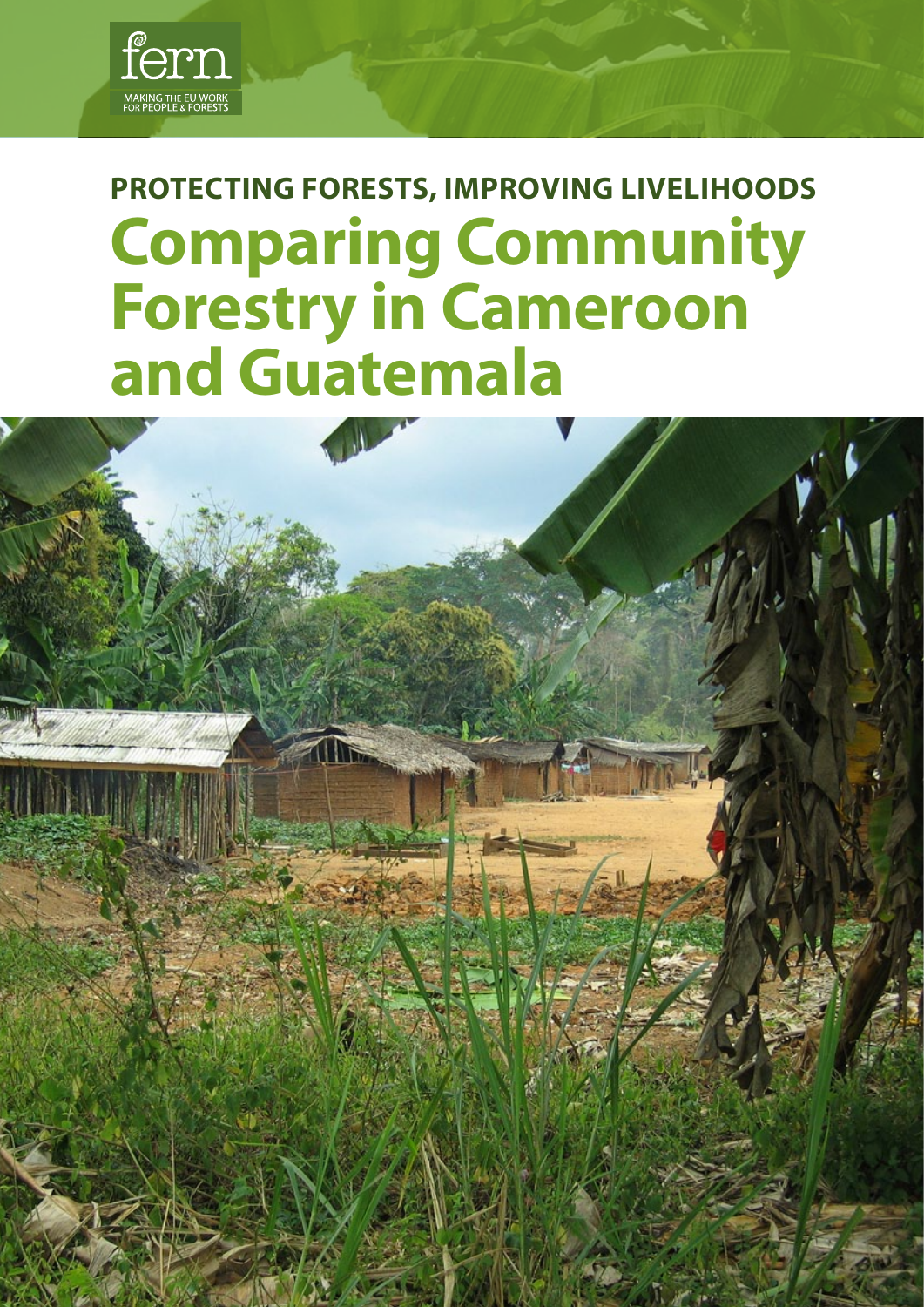# **Contents**

| 1              | <b>Key concepts</b>                                                   | $\overline{4}$ |
|----------------|-----------------------------------------------------------------------|----------------|
| $\overline{2}$ | Historical development of community forests in Cameroon and Guatemala | 5              |
| 3              | <b>Community forests in practice</b>                                  | 10             |
| 4              | What lessons can be learned?                                          | 15             |
| 5              | <b>Conclusion</b>                                                     | 18             |
| 6              | <b>Bibliography</b>                                                   | 19             |

### **Protecting Forests, Improving Livelihoods – Comparing Community Forestry in Cameroon and Guatemala**

Authors: Michel Merlet (AGTER) and Marta Fraticelli (AGTER)

Photo front cover: Houses in a community forest area in Cameroon.

isbn: 978-1-906607-62-3

January 2016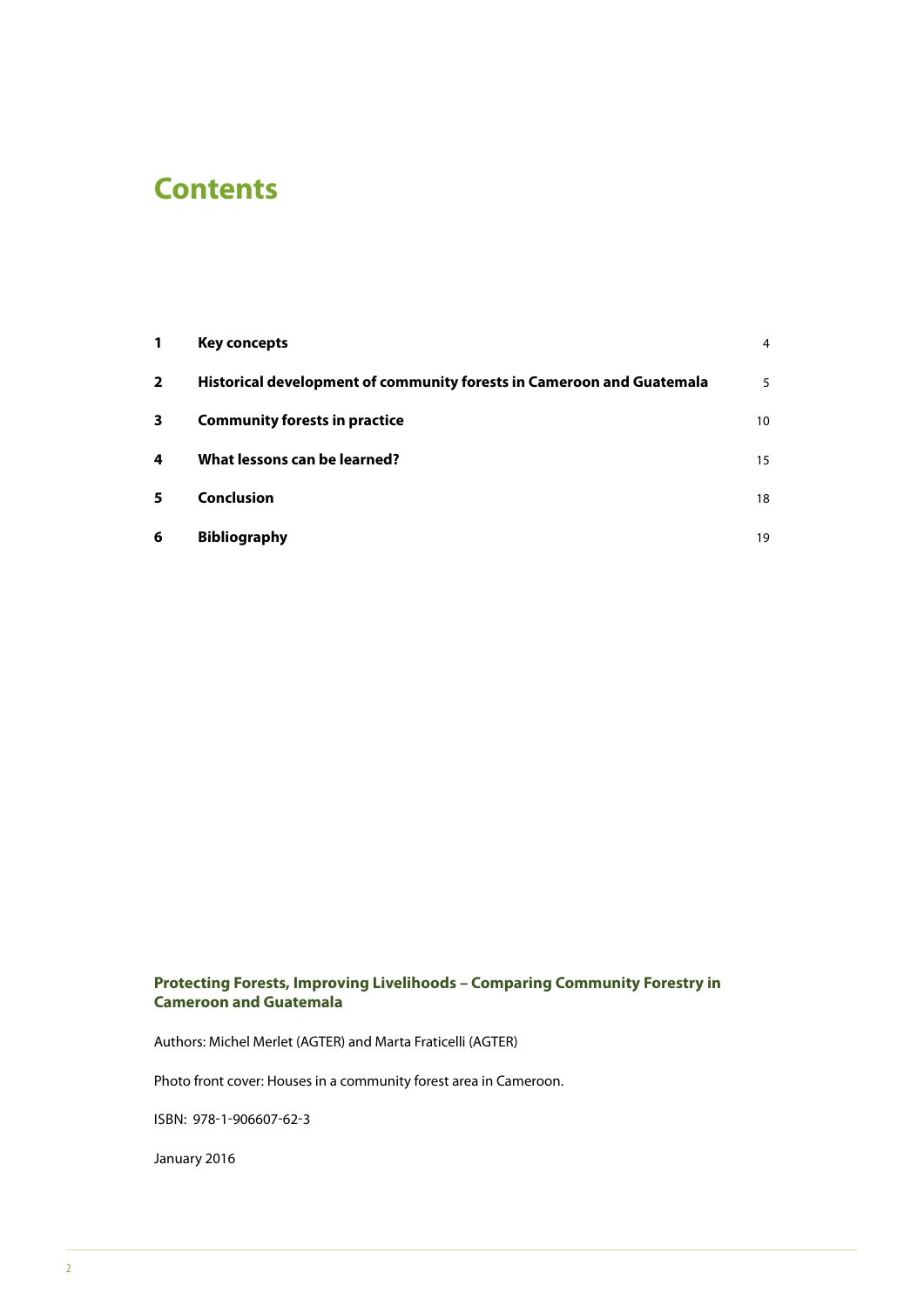**This paper conducts a comparison between the experience of community forests in Guatemala and in Cameroon. Community forests in Guatemala have met with some success, in some cases becoming effective enterprises at the same time as achieving some of the best conservation results in the country. By contrast, Cameroon's community forests have been plagued with elite capture, corruption and mismanagement by private logging contractors. This has caused devastation to forests, with the majority of community members seeing little to none of the revenues.** 

**This study explores why Guatemala's community forests have done so much better than Cameroon's, with the hopes that this will offer illustrative lessons for community forest initiatives in other countries. Both countries have a common history of colonisation which was marked by large-scale dispossession of communities from forest lands.** 

**However, there are important differences in the types of social organisation that existed between communities before the arrival of European colonists, as well as in the conditions in which community forests were developed: in Guatemala, communities won their community forests as part of a grassroots struggle, whilst in Cameroon community forests were created through policies influenced by International Financial Institutions.** 

**Guatemala's experience suggests that communities must find a way of gaining control of forest exploitation and revenues themselves. To do this, they need support with forest production techniques and business skills, and they need national policies to give them the power and space to do this. Associations of community forest units have been vital in Guatemala in supporting the local financial and capacity-building needs of individual community forests, at the same time as pushing for favourable policies at the national level.**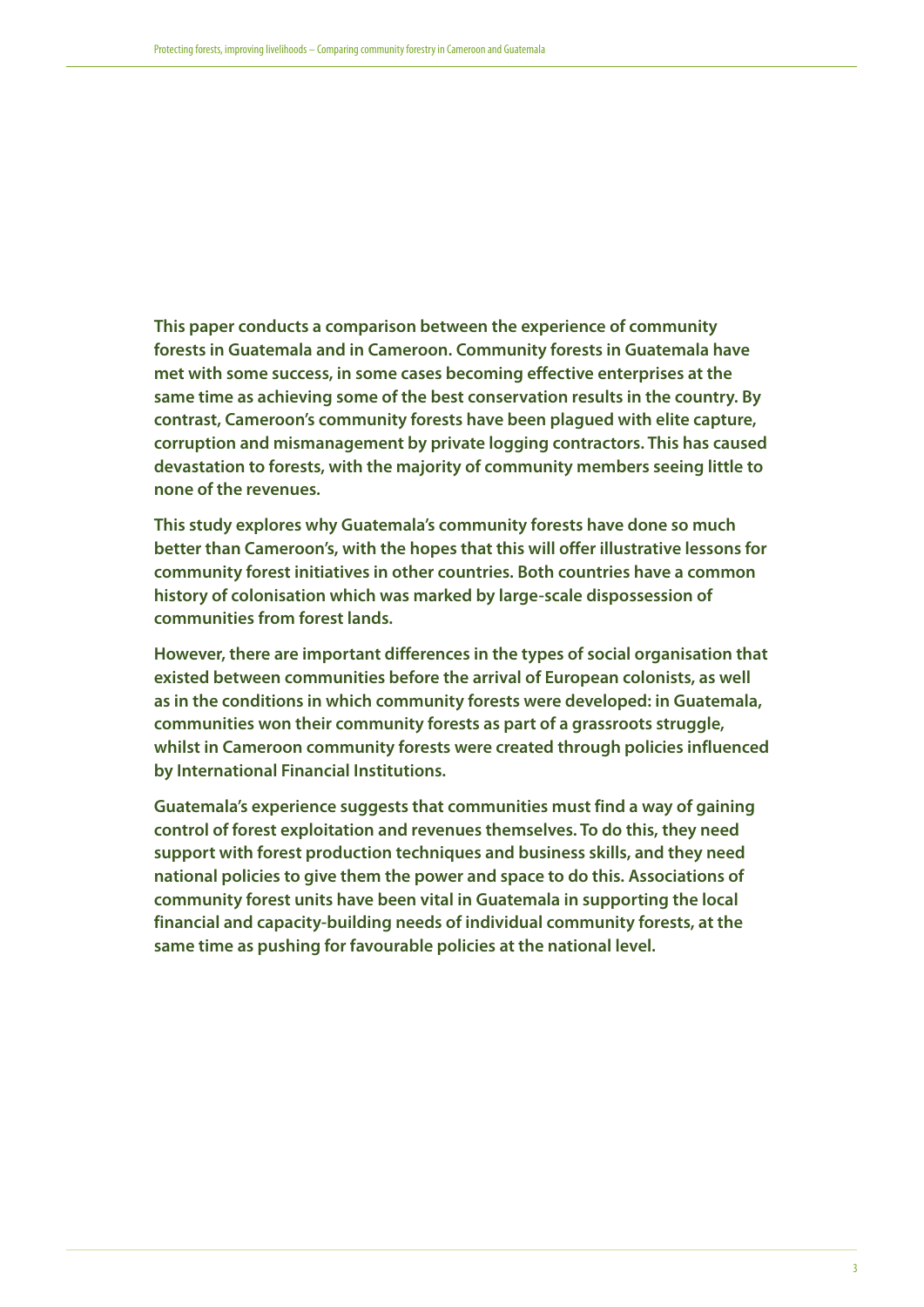# <span id="page-3-0"></span>**1 Key concepts**

### **Defining community forestry**

Throughout this report, "community forestry" is used to refer to the practices, rules and organisational structures a community uses to govern an area of forest in which it lives and over which it exercises *de facto* rights.

This definition includes the entire range of activities undertaken by individuals, families, and associations, from entrepreneurial practices to harvesting, hunting, production and processing, etc. It also includes a range of different rights—from rights to use forest resources, to rights to manage and set rules for a whole territory.

# **Types of forest communities and stakeholders**

Communities living in and depending on the forest can be divided into three main types:

- **Hunter-fisher-gatherers:** these are often, but not always, the original inhabitants of a forest.
- **Slash and burn farmers:** forest-based farming is often based on a long rotation period. Areas tend to be cleared, cultivated and then allowed to regrow forest for several years or even decades. The fallow areas are an integral part of the "agricultural land". If the rotation cycle of this "agricultural forest" is reduced, owing to the growth of the population, or because huge tracts of forest are destroyed in order to make way for other forms of production, systems that have previously been sustainable may quickly cease to be so.
- **Settled farmers:** farmers who work in areas where farmland and pasture have been definitively cleared, either through an evolution of slash-and-burn systems, or by landless populations that have migrated from their home regions towards the "agricultural frontier".

Forest areas are also occupied by other economic actors:

- **Agricultural companies:** these can play an essential role in extending the "agricultural frontier".
- **Forestry, mining and tourist enterprises:** these can be developed once concessions have been obtained from the government.
- **Conservation areas, national parks and protected areas:** these are established and enforced by the government.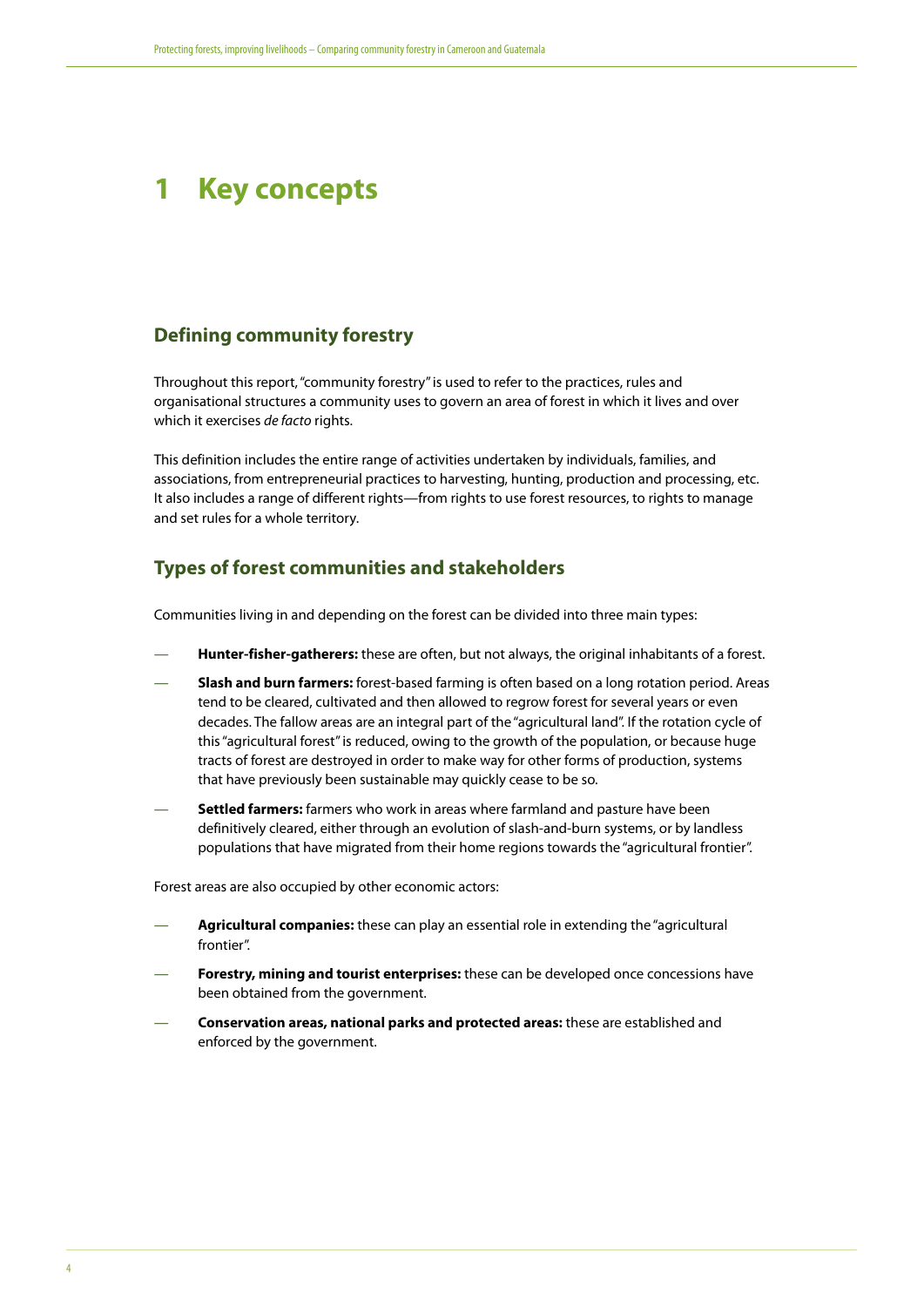# <span id="page-4-0"></span>**2 Historical development of community forests in Cameroon and Guatemala**

## **The colonial periods: parallel histories of land dispossession**

Both Guatemala and Cameroon have been subject to colonisation by European powers, albeit in very different historical periods and for varying lengths of time: the former from the end of the 15th century until the start of the 19th century by Spain, and the latter from the end of the 19th century until 1960-61, first by Germany, then France and Britain. Both countries display a common legacy of local populations being dispossessed of natural resources and land, and of imposition of colonial legal systems.

#### **Guatemala**

In Guatemala's colonial period, all land came under the control of the Spanish Crown. Indigenous populations' land rights were not recognised, nor were their systems of customary law. The population was decimated by overexploitation and by diseases introduced by the Spanish. Huge areas remained practically unpopulated for centuries, and a system of apartheid was established in the populated areas. Indigenous peoples were confined to reserved areas, so that their Spanish overlords could make them work and pay taxes. These new "Indian communities" received "land titles" from the King of Spain, allocating them the land on which they had been resettled. After independence, the new Civil Code did not question this top-down allocation of land rights. The Guatemalan Government simply replaced the King of Spain: it became the default "owner" of all land that had not already been registered. Meanwhile, the nature of land rights had changed significantly over the centuries of Spanish rule: feudal rights, applicable to a territory and to populations, had become "modern" absolute property rights, recognising only one owner who enjoys – to adopt the terminology then in use – usus (use), fructus (fruits) and abusus (alienation). The denial of customary legal systems was reinforced in the new Guatemalan state: only rights supported by written documentation in accordance with national law were recognised. Nevertheless, customary management and governance systems still remain in place today and continue to play a key role in areas with Maya populations.

The country's forested areas developed very differently from region to region.

- In the highlands and the south of the country, many Mayan communities successfully retain some *de facto* control (and in some cases, formal legal ownership) over the lands they occupy, left to them by the major European farms.
- The region of Petén, in the north of the country, was originally occupied by Mayan civilisations, but these vanished long before the Spanish arrived, and the region is once again covered in forest. New *mestizo* populations became established there after the Spanish conquest, living from harvesting *chicle* and *xate*. The region became largely controlled by soldiers, who received land titles from the government. Its southern fringes have also been the target of agricultural expansion and illegal forest exploitation.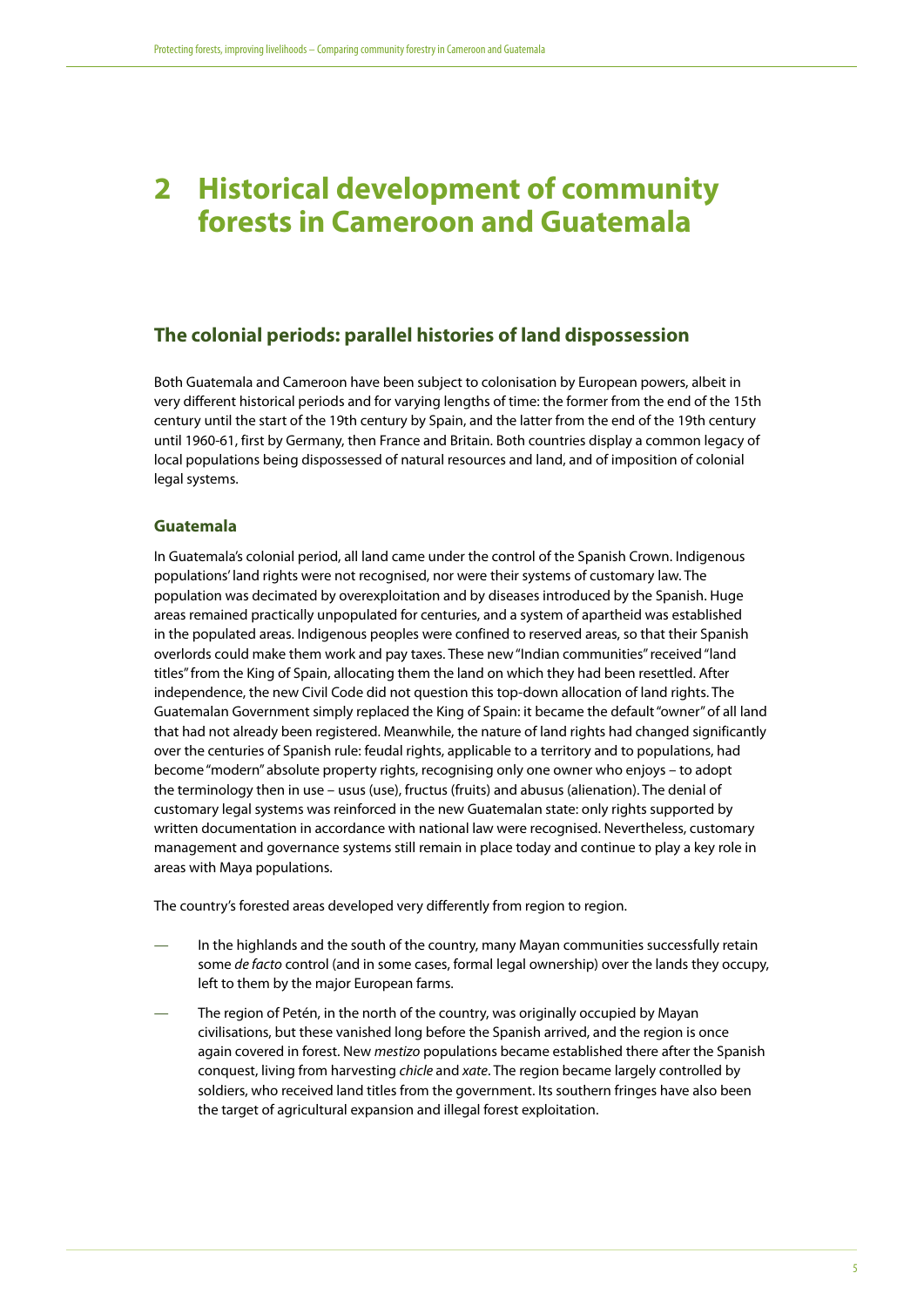#### **Cameroon**

In Cameroon, the status of land is also a hangover from the colonial era. However, because it was colonised by several different countries, it is more difficult to understand. The state is not considered the "owner", but rather the "guardian" of the lands constituting the "national domain", meaning all land not previously registered in the name of an individual or other entity.

Communities have customary occupancy of these lands, sometimes dating back a very long time, but these rights are not legally recognised by the state. Those forests that constitute the living environment of indigenous hunter-gatherer populations (Bakas and Bagyéli, in particular)<sup>1</sup>, and peoples of Bantu origin also practising forest agriculture, are being gradually made available to logging companies with no regard for the affected populations.

Commercial exploitation of the forests dates back to the start of the 19th century, while Cameroon was still under colonial rule. With independence, the logging industry was partly nationalised and partly taken over by private companies, often European. This led to several decades of unsustainable logging, blighted by elite capture and corruption. In 1994, with the involvement of the World Bank and International Monetary Fund (IMF), Cameroon passed a new Forest Law, in an attempt to impose order on the natural resource sector to boost the country's export industry.

# **Emergence of community forests**

#### **Guatemala**

During the second half of the 20th century, Guatemala was the scene of a civil war that lasted over 30 years. The roots of the conflict were the exclusion of the majority of indigenous and peasant populations, and the extreme concentration of land ownership. While the legislative framework and political and social conditions remained unfavourable to the recognition of community rights, the situation would take an unexpected turn following peace negotiations between the government and the guerrillas, which put an end to the civil war in 1996.

The peace deal gave communities a temporary shift in power, allowing them to insert themselves into plans for the newly-created Maya Biosphere Reserve in Petén. Petén's communities were awarded forestry concessions in the northern part of the reserve, successfully convincing the government to entrust the largest part of this area to them (23 forestry concessions). Only two concessions were awarded to private companies. For more details on the Petén community forests, see Case Study 1.

Completely independently, at around the same time the indigenous communities of the Guatemalan highlands were making headway in securing state support for their forests. The 1996 Forest Act put in place a subsidy programme, PINFOR (*Programa de Incentivos Forestales*), to promote the creation of forest plantations. This programme was designed with major landowners and forestry companies in mind, and ruled out the participation of most communities by requiring the possession of land titles and plots larger than two hectares. Some communities that had successfully obtained land titles were able to participate in the programme, but 90 per cent of the funds, which are provided from the state's budget, continued to benefit big business. The small group of communities that did have land titles began to set up cooperatives amongst themselves in order to facilitate access to the subsidies.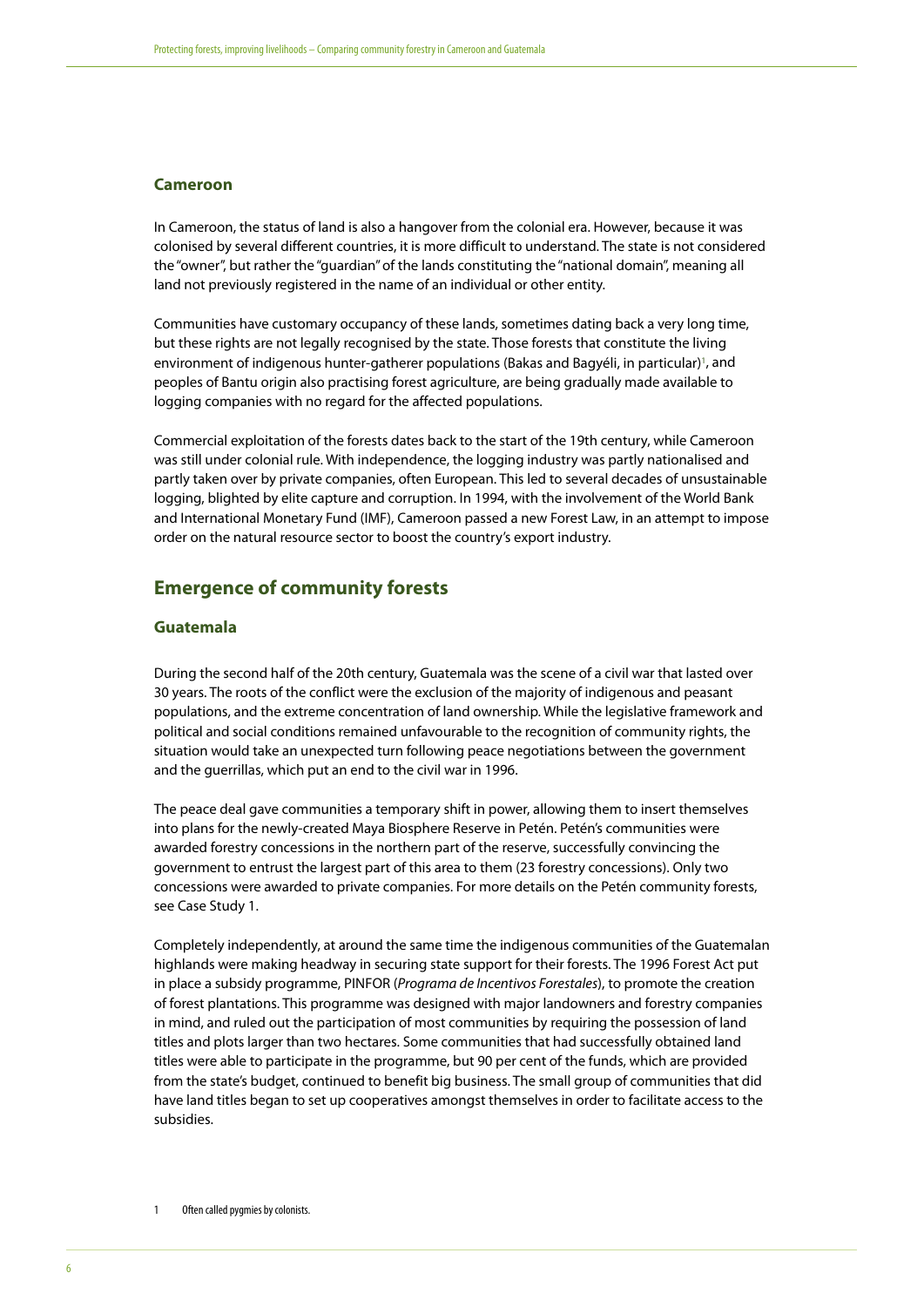These communities launched the Ut'z Ché association, which now includes 33 community organisations and has become a key player in Guatemalan forest management. It successfully pushed the government for further support for community forests: in 2006, a new subsidy programme-- PINPEP (*Programa de incentivos para pequeños poseedores de tierras de vocación forestal o agroforestal*)—was set up, intended for small landowners who did not necessarily have a title deed. Initially, it was funded through Dutch development cooperation and in 2010, after publication of Decree No. 51-2010, it became a national state-funded programme. This represented a significant step forward and, even more importantly, was achieved directly because of the advocacy of community forest organisations—a political victory remarkable in a country like Guatemala, which has been dominated for centuries by large landowners. For more details on the highland community forests, see Case Study 2.

**Woman from a community forest in Altiplano, Guatemala.**

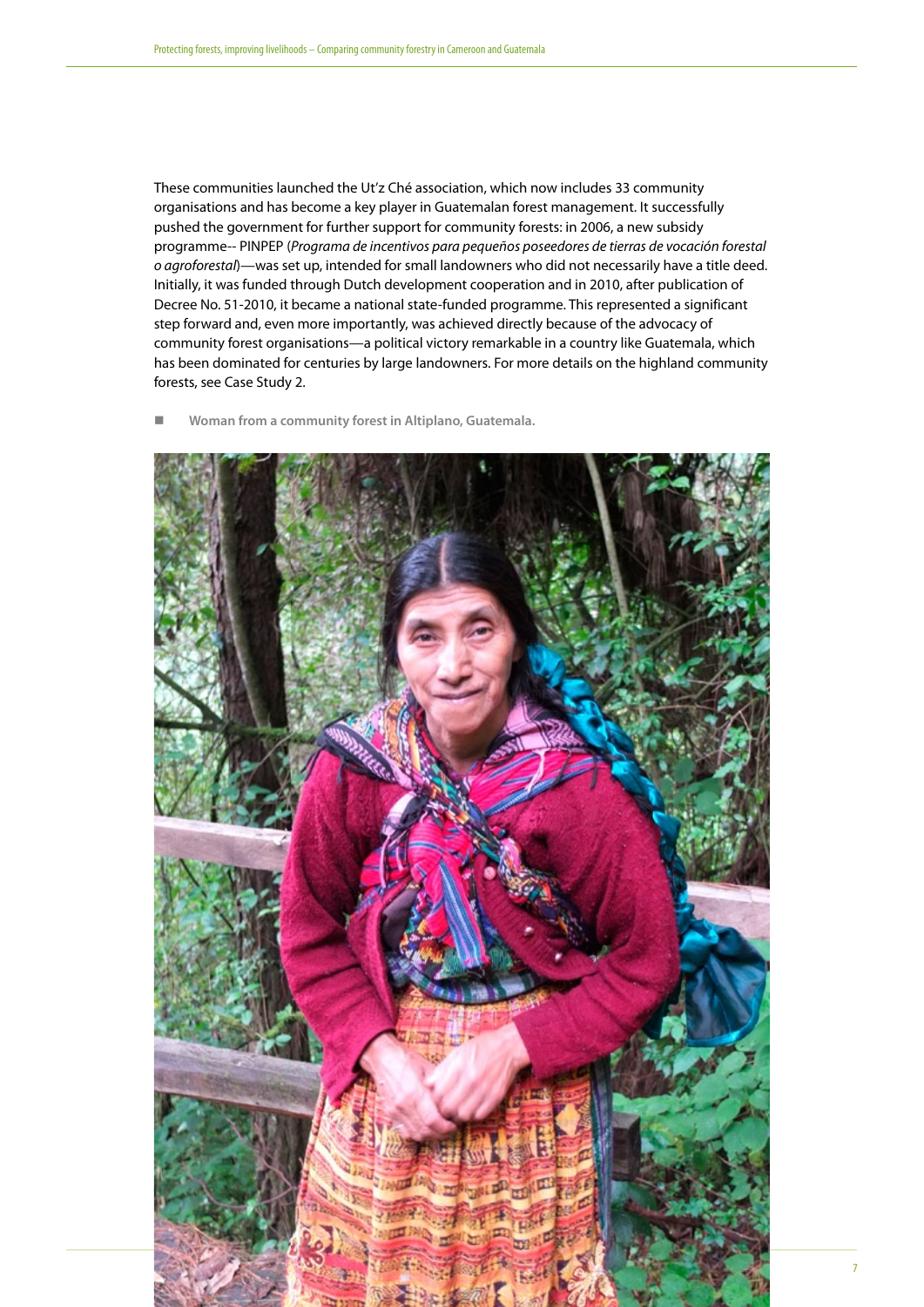

 **Representatives from Guatemalan and Cameroonian community forests share experiences in a meeting facilitated by AGTER.**

#### **Cameroon**

Cameroon's state-sanctioned "community forests" were created by the 1994 Forest Law, where they appeared as a new legal category of forest concession. Cameroon's Forest Law divides Cameroon's forests into a "Permanent Forest Area" and a "Non-Permanent Forest Area", and is based on the concept of "zoning" forest spaces.

The Permanent Forest Area is assigned either to timber production, via concessions to private companies or municipalities ("local authority forests"), or to conservation. The 1994 Forest Law extended timber production to the entire south and south-east of the country, where forests had not yet been subject to logging. In 2011, the total area assigned to productive forests was eight million hectares, with six million organised in Forest Management Units (FMU) assigned to around sixty companies; protected areas represented 7.4 million hectares. Within production areas, local populations' usage rights to non-timber forest products (including hunted animals) are meant to be protected, provided that they do not affect protected species and that such exploitation is for "personal use" rather than for sale. On the ground, things often happen very differently: forestry production is consistently given priority over local populations' usage rights.

In the Non-Permanent Forest Area, unlike the Permanent Forest Area, it is possible to obtain a land title. This area provides the main supply for the national timber market, much of it illegal. It is the site of rapid agro-industrial plantation expansion, and where that the majority of problems related to non-recognition of communities' customary rights play out.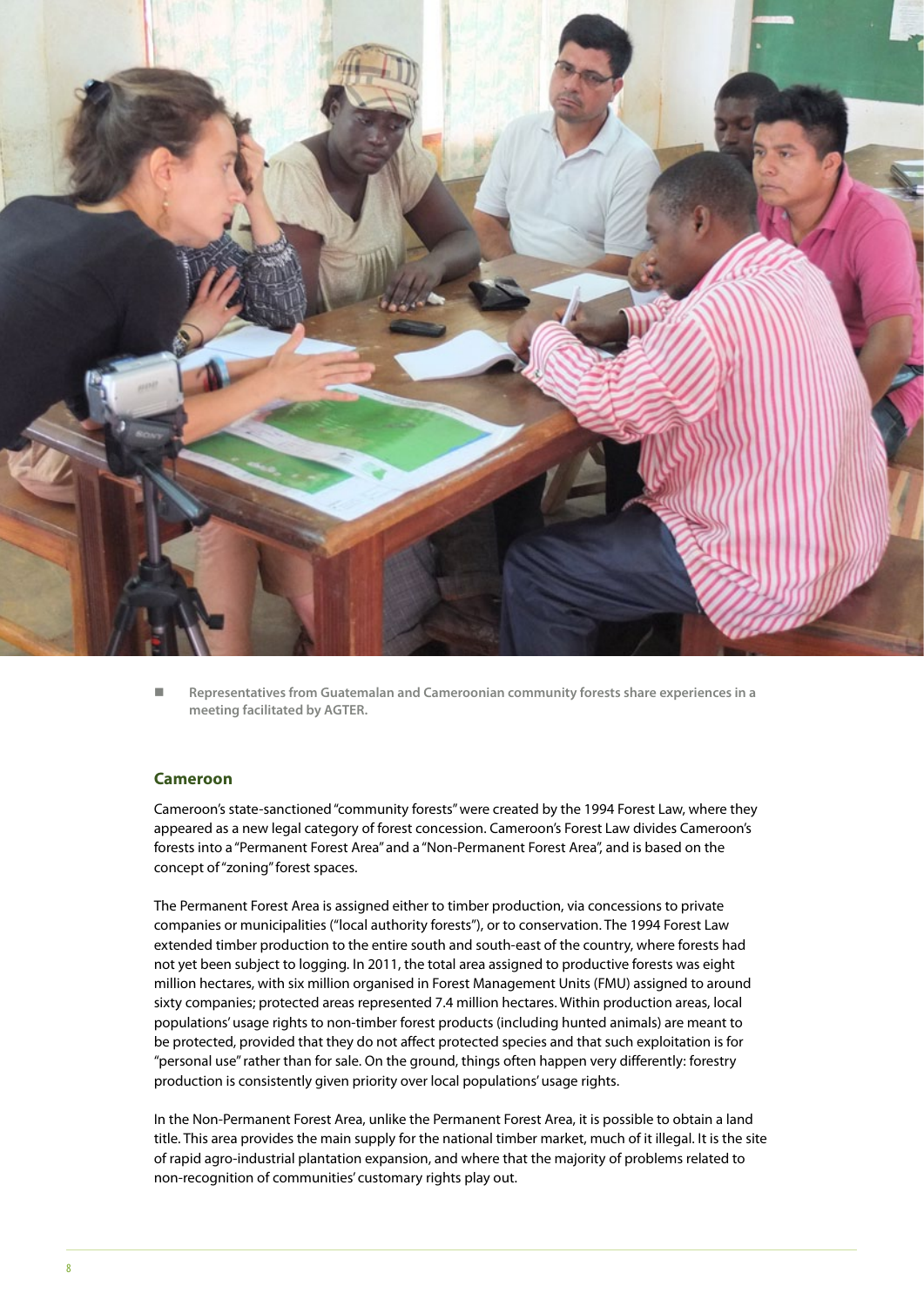It is also this type of land that contains what the law calls "community forests" – but which are better referred to as "community forestry concessions". Cameroon's community forests were presented as a major advance in terms of allowing communities to legally manage forests. However, the conditions set out by the law severely limits this impact: communities wishing to request the establishment of a "community forest" must set up a formal organisation (Collective Initiative Group, association or cooperative), and the area granted may not exceed 5,000 hectares for a 25-year concession agreement. The creation of a community forest thus extinguishes existing customary organisational structures, gives a mere temporary access right, and leaves the community with an area of forest likely much smaller than their customary land. Despite their well-documented weaknesses, community forests continue to attract interest from communities, because they are the only feasible option for communities to protect their land use: one million hectares were under negotiation in 2011 and around 600,000 are subject to a final agreement.

#### **Summary**

Because of their colonial past, the legal framework for forest governance and land allocation in both Guatemala and Cameroon was imposed in a particularly top-down manner. The majority of economic and political power is concentrated in the hands of a very small minority of landowners, forestry companies and political elites, who have been able to appropriate a major proportion of the land and/or forestry resources. These players still consider traditional forest practices to be inadequate, backward and inefficient, and community forests struggle to establish and maintain themselves against more powerful actors.

International pressure to implement forest conservation policies has played a major role in both countries. Communities in both countries have struggled to assert their rights to forests, in face of a vision of conservation that wants to exclude indigenous populations believed to be responsible for environmental destruction.

The two countries are however very different in many other respects. In Guatemala, the long tradition of organisation, stratification and resistance of Mayan societies has allowed them to retain their culture despite centuries of oppression. By contrast, the social organisation of the huntergatherer peoples of the Congo Basin and the lineage organisation of Bantu communities are much less developed. These different historical trajectories and experiences likely influenced the capacity of peoples today to organise themselves to resist appropriation of forest resources.

The conditions surrounding the establishment of community forests were also very different between Cameroon and Guatemala:

- In Guatemala, under pressure from local organisations, community forestry concessions were established in Petén just after the peace agreements. They came together to influence the peace settlement, as major forestry companies were also doing. They took advantage of a specific moment in history when power relationships between indigenous populations, on the one hand, and soldiers and the oligarchy, on the other, were profoundly changed.
- In Cameroon, community forests emerged from forest laws that were drafted in the context of negotiations with the World Bank and the IMF. The stated intention was to channel a portion of logging revenues to local authorities, but the scheme did not come about from a community-led grassroots struggle as in Guatemala.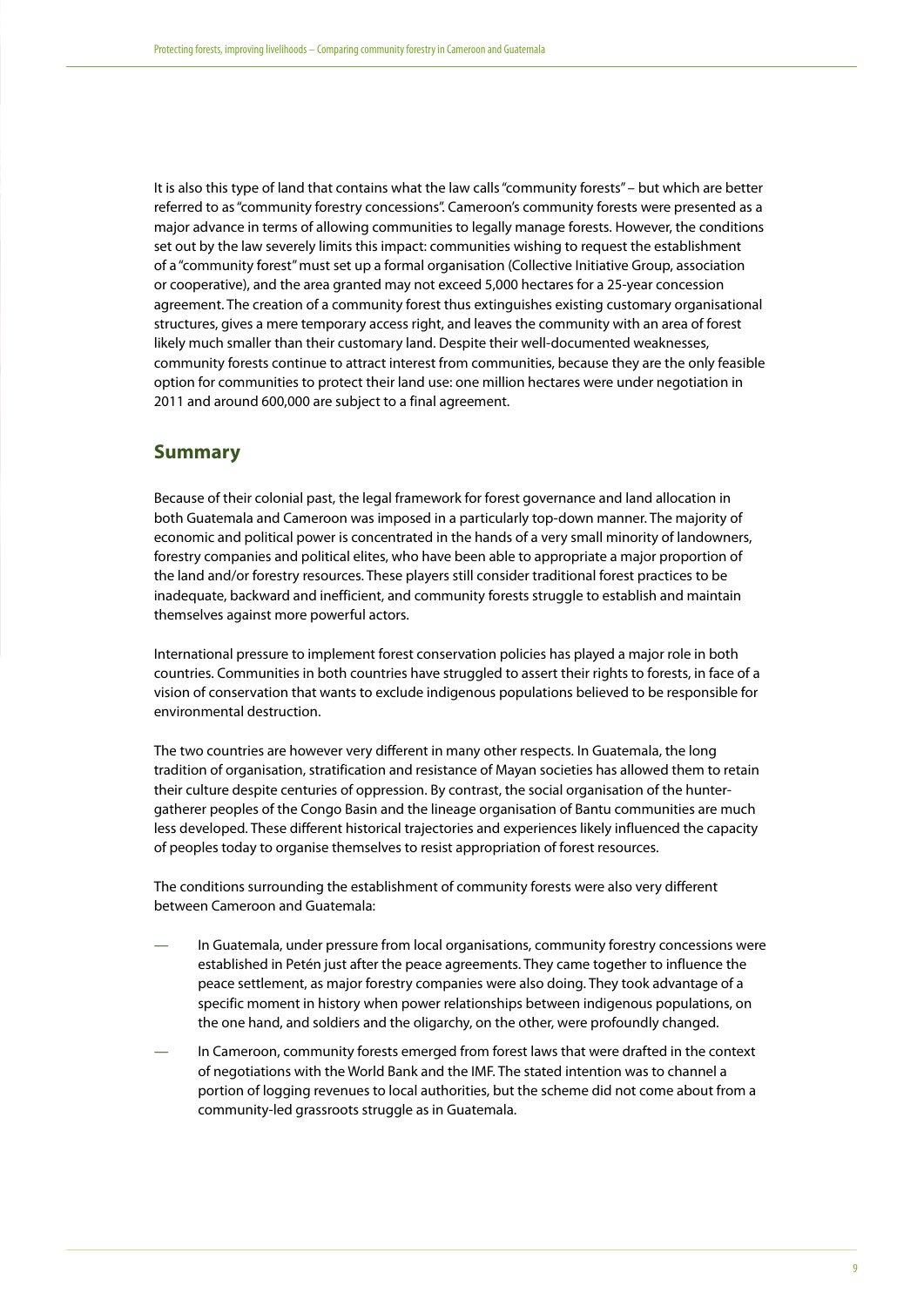# <span id="page-9-0"></span>**3 Community forests in practice**

### **Community forests in practice in Guatemala**

#### **Case Study 1: The forest communities of Petén and the establishment of ACOFOP**

**The Association of Forest Communities of Petén (ACOFOP) was created in the context of a proposed nature reserve, the Maya Biosphere Reserve, which threatened to displace communities living on the land. In 1995, the leaders of several communities formed the Petén Forest Communities Committee, to defend the right to continue using resources that had been part of their livelihoods for decades. Two years later, this informal committee became a legally recognised association, ACOFOP. In the tense post-conflict period, these leaders managed to secure changes to the initial concept of the Maya Biosphere Reserve by convincing international conservation organisations and the government that their proposal for community concessions was preferable to private industrial concessions, in both social and environmental terms. They successfully secured 25-year community concessions on the state-owned land, relatively short given that felling cycles are around 40 years, but sufficient for community forest organisations to become established.2**

**At present, ACOFOP represents 22 community organisations and a few individual members. It has around 2,000 members who work some 400,000 hectares to support around 14,000 people in the area. The status of workers and revenue distribution arrangements vary according to the set-up of the association: some divide income amongst individual members or families, whilst others use revenues for communal development projects. In the majority of communities, this collective management works well.3**

From the outset, ACOFOP has worked on several different levels at once:

- 1. **Community level**, with the creation of an association, civil society, or cooperative organisation, depending on the preferences of each community's members4
- 2. **Inter-community level**, to coordinate political demands, and later to develop collective timber production, certification and processing activities

<sup>2</sup> Today, many concessions have already run for more than half of their term, and community organisations are pursuing the renewal or modification of access conditions that will enable them to continue managing these forest areas.

However, two concessions have had serious problems, resulting in one of them being cancelled. These were the two smallest concessions in Petén and poor management was linked to the influence of drug-trafficking networks, which are very much present in the region around the Mexican border.

<sup>4</sup> The requirement for receiving a concession from the state is to be constituted as a legally-recognised entity. The choice of entity was made by each community, depending on its objectives and revenue distribution arrangements. Generally speaking, community enterprises do not operate in the same way as capitalist enterprises and always seek to consider the interests of the community (job creation, social benefits), not simply to obtain the best financial results.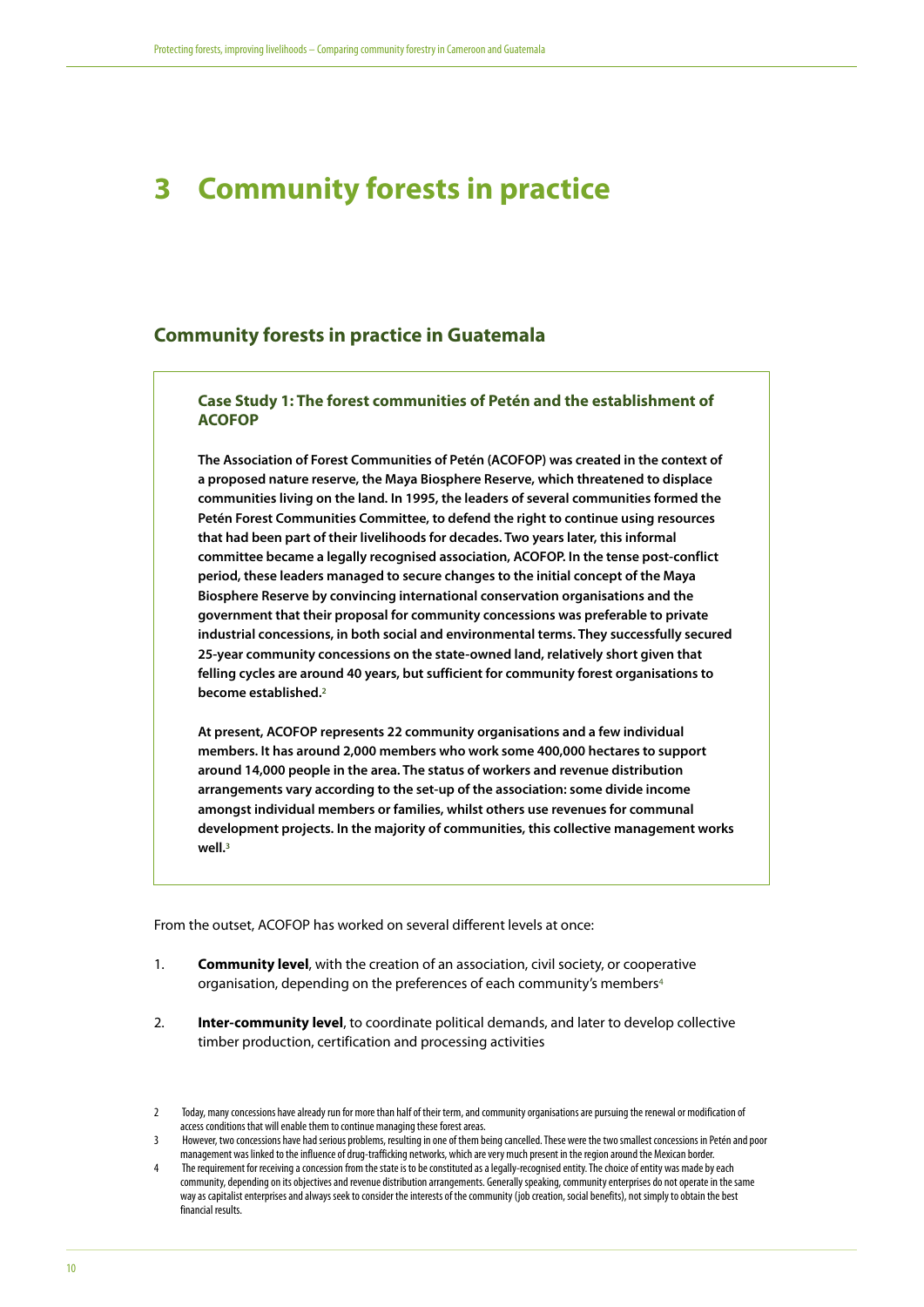3. **With external stakeholders** (national and international), so as to be able to reach centres of power and secure the conditions necessary to ensure the community concessions' success.

These three levels have all played a critical role in determining ACOFOP's success, as they have enabled the association to support community concessions with production on the ground, at the same time as securing the necessary policy conditions at the national level.

Even though forest communities used to live solely from extracting non-timber products, many have also now decided to start commercial logging. This development has not always been easy, and ACOFOP has played an important role in supporting them to take on commercial activities. Communities have learned step-by-step how to carry out the entire logging process, from felling to processing, starting off by selling trees before they were felled, and gradually investing in training people and buying the necessary equipment to engage in later-stage processing and marketing. International development agencies have provided technical and financial support to facilitate this process, and communities have largely been able to become profitable.

Satellite photographs have shown that the forest is well-preserved in the areas covered by the concessions. By contrast, the strict protected areas further to the west are severely degraded, having suffered extensive colonisation by farmers and stockbreeders.

#### **Case Study 2: The highland communities and the role of Ut'z Ché**

**In the Guatemalan highlands, wooded areas have always been of major significance to the local way of life; 30 per cent of forested land is still managed as communal land by indigenous and peasant communities. Long before the Spanish arrived, the communities maintained their own complex regulatory systems, setting out the rights and obligations of the members of each social group. Lands with pre-Hispanic lineage still constitute the basis of current indigenous territories, but underwent significant changes during the colonial era.** 

**The lifestyles of these populations combine subsistence economies and trading. Agriculture is practised on small plots (***minifundios***). Communal land management systems are in place. The forests provide numerous indispensable resources for homes: wood for construction and heating, fertiliser for crops, pastoral areas, food, fibres and water. Forests also have a symbolic and cultural importance, as they house places of worship. It is thanks to their importance in the traditional way of life of these regions' populations that these forests are still very well-preserved; the persistence of community systems for managing these areas has guaranteed their preservation in the collective interest.**

**This densely-populated region is very different from that of the lowland community concessions, which is sparsely-populated by more recent migrants. The organisation created by the highland communities, Ut'z Ché, is thus very different from ACOFOP. Ut'z Ché was formed in 2006 by organisations, some very old, of indigenous Maya communities, but also of non-indigenous peasants. They originally associated in order to benefit from PINFOR, a state subsidies programme not intended for them. This association then enabled the establishment of a second-level body that now includes 34 different organisations. As with ACOFOP, it is a multi-level organisation aimed both at changing national community forestry policy, and at obtaining financial and technical support for communities on the ground.**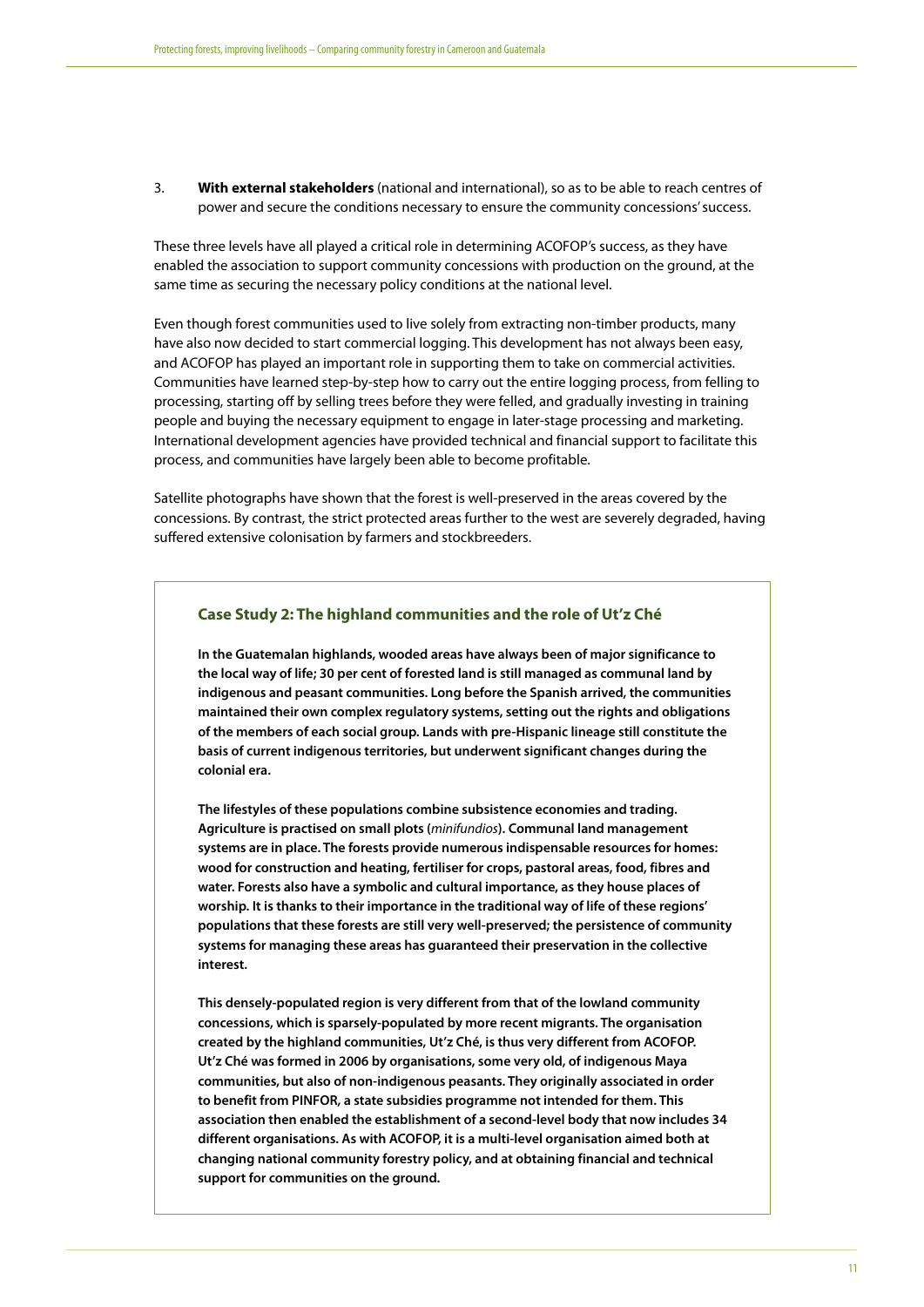#### **The establishment of national and regional coordinating bodies**

These two associations, ACOFOP and Ut'z Ché, along with a few others, have set up the Guatemalan National Alliance of Forest Community Organisations (ANOFCG). They are also members of other Central American and international organisations, and work with an entire network of partners, including international development organisations and universities. Such levels of national and international organisation have played a key role in the recognition of these organisations by various sectors of society, contributing greatly to the success of their actions at the national and local level.

## **Community forests in practice in Cameroon**

With its 1994 Forest Law, Cameroon's government aimed to involve local and indigenous populations in managing forest resources and to enable these groups to benefit from their exploitation. However, the law did not put in place enough mechanisms to ensure forest management was either equitable or sustainable. Income from forestry continues to be monopolised by a minority of players. Communities' rights to forests have become weaker, not stronger. Important forest management experience has been gained in some regions but, unlike in Guatemala, there has been no substantial change to power relationships at the national level. Cameroonian communities' forests are thus increasingly threatened with the rapid growth of largescale farming and mining activities, and lack the tools to effectively resist this.

#### **Cameroon's community forests: A Story of elite capture, corruption and environmental degradation**

Cameroon's community forests suffer from a number of weaknesses. Firstly, the regulatory framework for obtaining and managing a community forestry concession is extremely complex and costly, not realistic for local and indigenous communities. These communities also do not have the necessary skills to engage in commercial extraction processes, and local capacity-building processes have not been put in place, meaning communities generally have had to call on external entrepreneurs to help them log their timber.

As a result, many community forests have been appropriated by local "elites" with superior knowledge of administrative procedures and commercial logging skills, and with close relationships with the central government. As such, the profits from forestry have been monopolised by a small group, rather than being shared with the rest of the community. This has caused new conflicts within communities around the distribution of revenues and management of forest resources. Moreover, the introduction of commercial logging contractors has progressively weakened traditional forest management practices and organisations. In many cases, working conditions imposed by sub-contracting companies are extremely degrading, jeopardising the health of workers; it has thus not been possible to offer sustainable job opportunities for young people. Government checks were insufficient and corruption extensive, meaning commercial loggers have not respected the exploitation rules set out in the management plan, causing severe environmental degradation and the plundering of forestry resources.<sup>5</sup> Although exploitation cycles were 25 years, most forests within "community forestry concessions" were stripped of all the timber with the highest commercial value within the first five years.

These numerous difficulties has not stopped communities from trying to set up community forestry concessions, as they often offer the sole opportunity to have the state recognise a community's rights to the lands it occupies. Yet despite the growing number of community forestry concessions,

5 Simple management plans are the plans a community forestry group need to submit to have their project accepted by the government.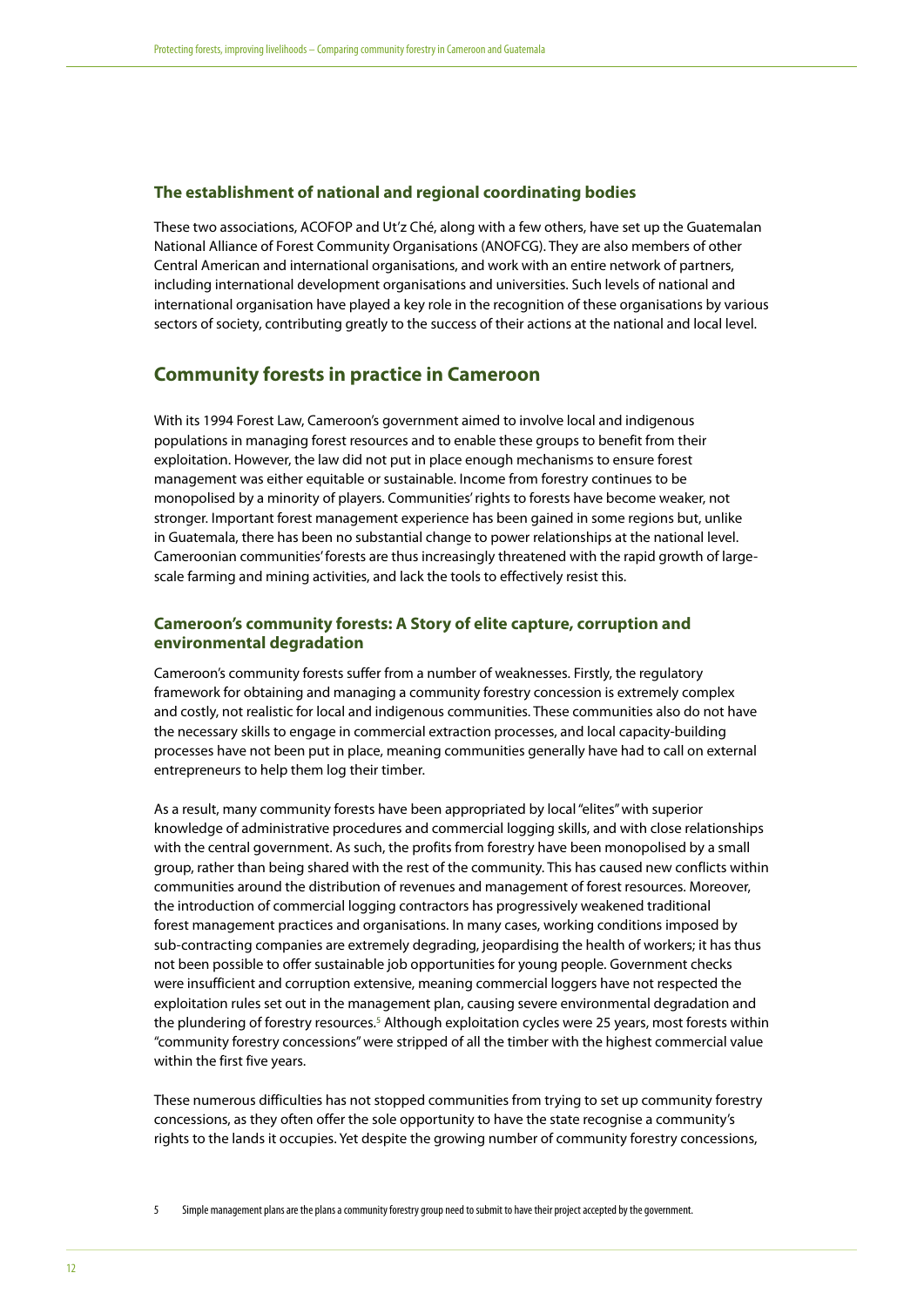communities' rights to manage their forest resources are becoming weaker and weaker. Rather than using new revenue to consolidate community members' rights over their resources, wealth has been expropriated by a few individuals, and communities have been weakened and divided. Big logging, agricultural and mining companies are increasingly taking control of land.

# **A dark future for Cameroon's forests?**

Cameroon has made a clear choice to favour industrial logging companies in its forest policy. It is therefore unlikely that they will promote sustainable development of forestry resources in the long term. Once the centuries-old trees have all been felled, forestry extraction profits will diminish drastically and logging companies will disappear in search of better profit opportunities. The weakened forests, stripped of their most in-demand timber, will then be accessible via the logging roads that will have been opened up. Local populations, confined to agro-forestry areas in the spaces between FMUs, will have lost a source of employment and will have learned nothing about managing the shared forest heritage.

When this has happened in other countries, degraded forests have been converted to farmland by players with the means to do so quickly and on a large scale. Degraded forests offer the opportunity for plantation-style agriculture: oil palms, sugarcane or crops for mechanised annual production that can benefit from the fertility of forest soils, at least for some years. In areas classified or liable to be classified as Non-Permanent Forest Areas, legal uncertainty about land ownership and difficulties in building communities' capacity to manage shared resources sustainably suggest that the agroindustrial plantations the Cameroonian Government currently appears to favour will intensify. It is therefore unlikely that withdrawal of forest companies will lead to the flourishing of community forests, as it did in the less-arable Himalayan foothills of Nepal. Many forested areas will also suffer the negative effects of the expanding mining sector, through the construction of railways and pipelines, and other environmental damage usually associated with mining.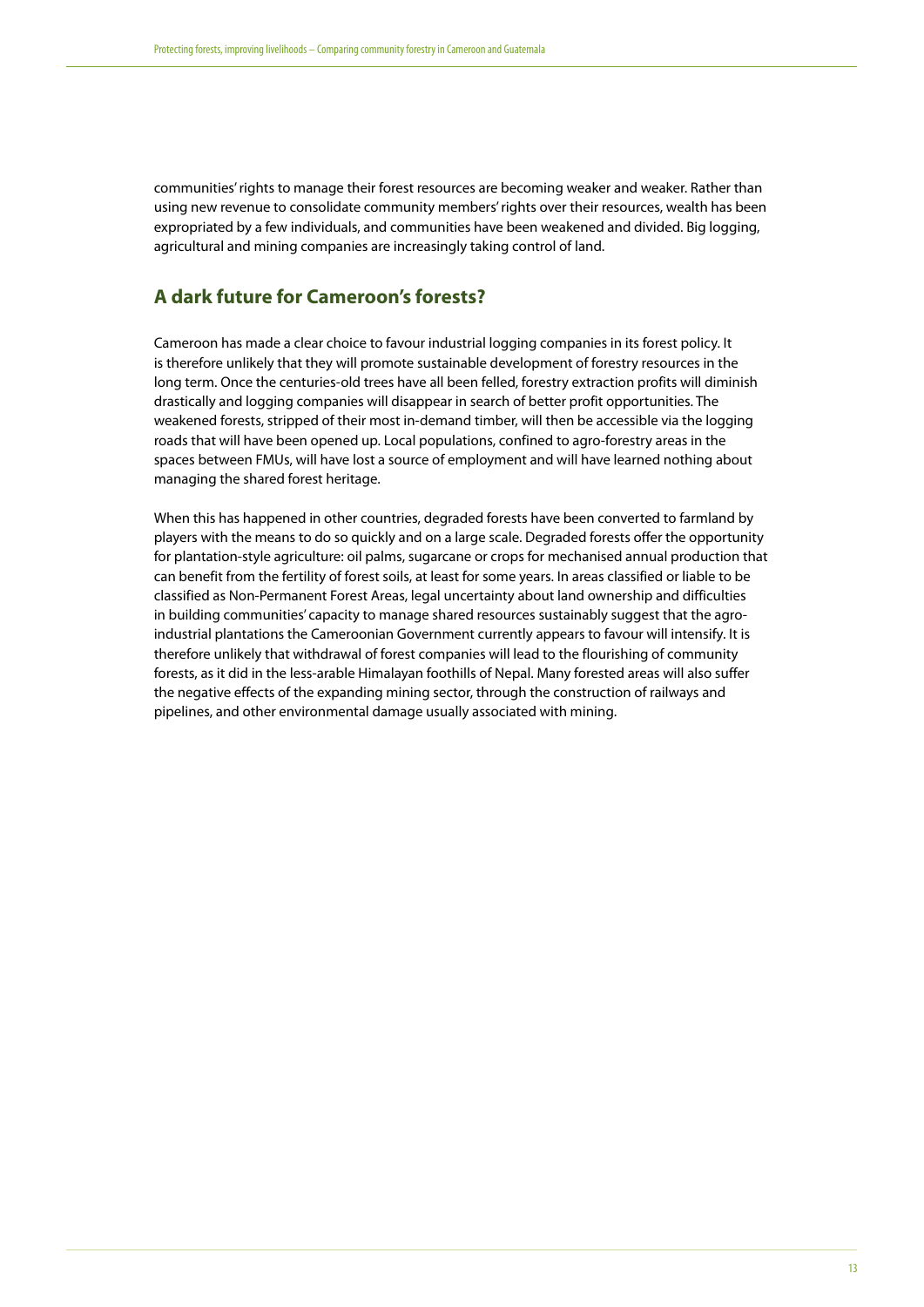#### **Case Study 3: The trinational agro-forestry cooperative – an exception to the rule?**

**In eastern Cameroon, in the isolated district of Ngoyla, the Trinational Agro-forestry Cooperative (CAFT) was set up in 2004. CAFT comprises nine grassroots community organisations that have obtained small community forestry concessions for 25-year periods. It was created during a long process of organising local populations to fight a logging project by a Lebanese company.** 

**CAFT aimed to promote local development and recognition of the rights of the Baka and Bantu populations to manage forest resources. In this region, the state had marked out areas intended for future Forest Management Units (FMUs) to be awarded to companies as concessions; as of last year, however, it still had not started to award the concessions. The community forestry concessions were allocated outside these potential FMUs, in areas on the edge of the trails where the communities were established. Although they have enabled some of the Ngoyla's forest communities' lands to be secured against outside players appropriating the forestry resources, a significant proportion of the community-reserved lands extends into the areas intended for FMUs.** 

**CAFT developed a programme of small community forestry enterprises, aimed at making profit from timber and non-timber forest resources, agricultural products and eco-tourism activities. This was intended to promote community development, as well as providing a model for sustainable management of forest resources. After a smallscale experiment raised serious problems, CAFT decided not to become involved in logging, as this would have entailed significant dependence on logging subcontractors. This makes CAFT's experience quite different from the vast majority of community forestry concessions in Cameroon, where logging is the main economic activity. At present, CAFT's leaders believe the decision not to exploit their timber could be turned to their advantage, enabling the payment of carbon credits under Reduced Emissions from Deforestation and Degradation (REDD) or Payments for Ecosystem Services (PES) projects.** 

**Although CAFT's history and projects demonstrate real care, the cooperative's future remains uncertain. CAFT members have not yet initiated any activity to market forest resources. This is due in part to the isolation of the area, difficulties in accessing markets for non-timber forest products, and the communities' lack of experience in these fields. Although cacao is the main product sold by these communities, the cooperative has not considered it a priority for their economic development.6 Local people's quality of life remains very poor.** 

**The region is on the point of being opened up with new access roads over the next few years, and large-scale mining and logging concessions have been announced as part of the government's development plans. If present power relationships are not changed, there are fears that a large-scale dispossession of Bantu and Baka communities will take place.** 

<sup>6</sup> The leaders of the cooperative have perhaps judged it too dangerous to challenge the powerful merchants who buy this product from even the most remote communities.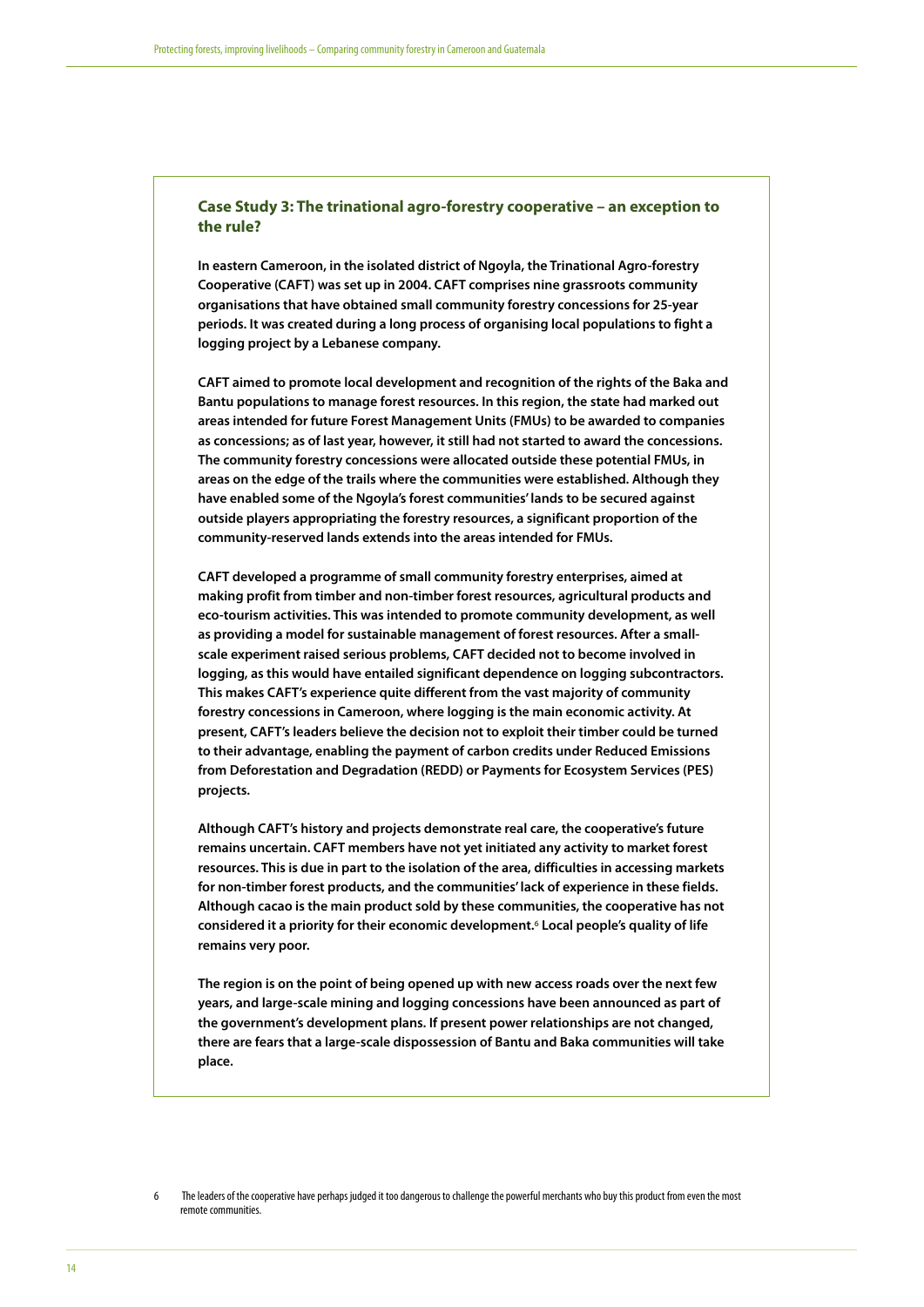# <span id="page-14-0"></span>**4 What lessons can be learned?**

Latin American community forest models are often presented as being applicable elsewhere. A comparative analysis of a few situations in Guatemala and Cameroon clearly shows that it is not that simple. In Guatemala itself, we have seen that the types of social organisation that developed in the highlands--where there have been densely populated Mayan communities for centuries-- were very different from those established in the lowlands of Petén, with low population density and where communities are a much more recent creation, comprising migrants from different ethnic groups. However, the impossibility of establishing models that could be transferred from one location to another does not mean one has nothing to learn from the others.

# **How important is getting the "right" legal framework?**

In assessing what makes community forests successful in one country but not another, one cannot limit one's analysis to how far the national legal frameworks protect community rights. Although a country's laws do have an influence, many other factors influence the protection of communities' rights in practice. A comparison of Guatemala and Cameroon illustrates this well:

- The Constitution of Guatemala states the absolute nature of property rights even more strongly than the majority of Latin American constitutions. Moreover, the country's Civil Code no longer recognises rights acquired over time and recognised by society. It could be deduced from this that this legal framework would be very disadvantageous to the development of community forestry and the recognition of communities' rights.
- In contrast, the Cameroonian Government's role as "guardian" of the country's unregistered land might seem far more favourable at first glance to recognition of populations' rights over their customary territories.

Although Cameroon's legal framework seems better on paper for protecting community rights, in practice several factors were present in Guatemala—most importantly, strong local organisation that meant communities have come together to take control of their forests, where in Cameroon community forests have mostly served to divide them.

## **Importance of economic self-sufficiency**

To be successful, community forests must find a way to generate revenues.

- CAFT in Cameroon has carried out effective work to organise itself internally, and has managed to create genuinely community-run forests. In this sense, it has avoided the environmental destruction, elite corruption and internal conflict of most of Cameroon's community forests. However, it has not been able to find a way of making profit by exploiting timber or creating alternative sources of income. Its position is now precarious.
- By contrast, the majority of the community-forestry concessions in Petén have been able to combine economic success with social and political consolidation, improving the living standards of community members whilst ensuring conservation of the forests. Taking control of forest exploitation has played a decisive role in enabling Petén communities to raise their living standards and enhance their credibility with other players. It is no coincidence that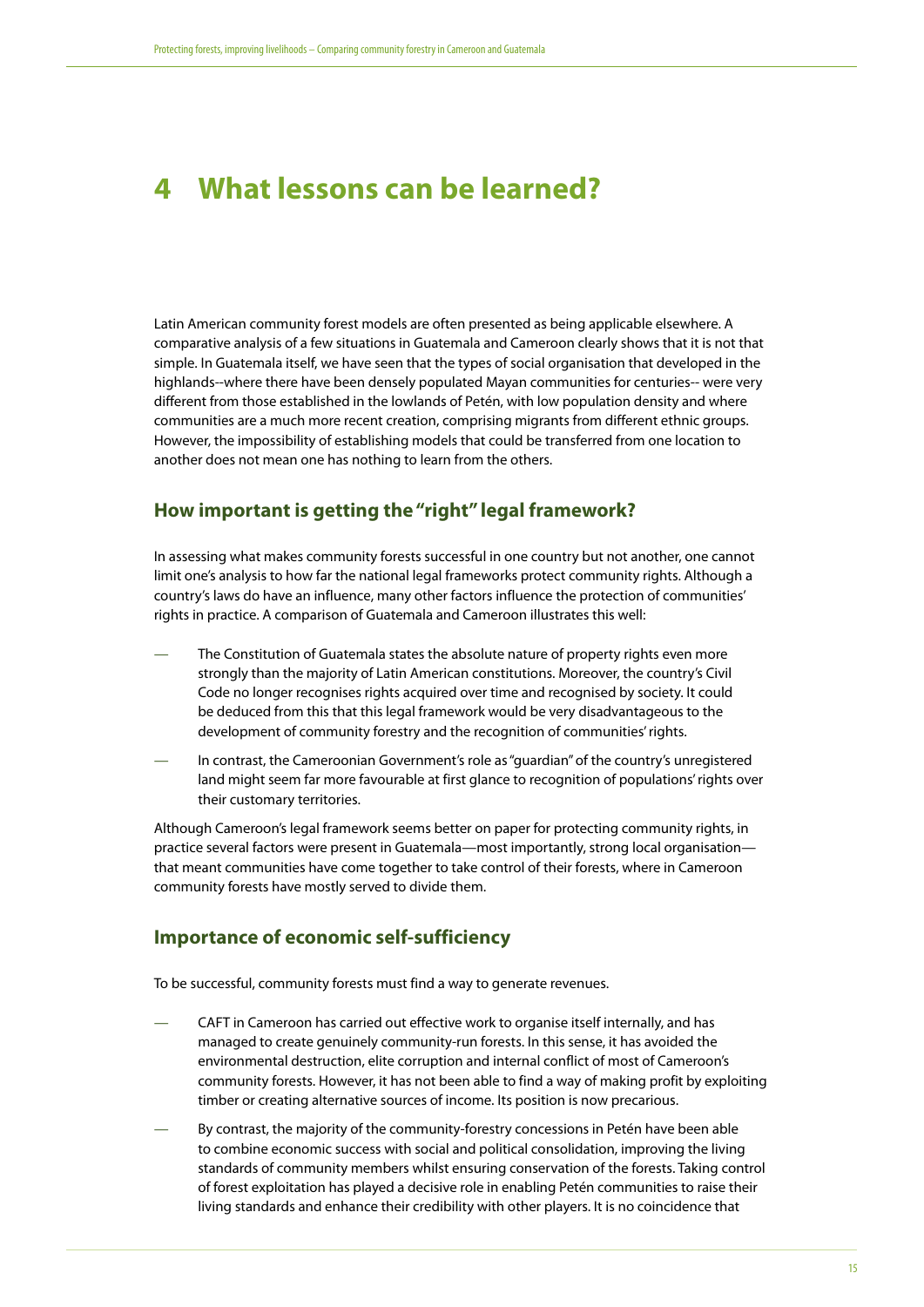the Petén leader who participated in the research trip to Cameroon continually stressed the need not to limit oneself to what one has always done. In the Guatemalan highlands as well, communities actively pushed for a programme of government subsidies to benefit them.

An important element of the Guatemalan communities' success was the fact that they managed to actively take control of forest exploitation, as well as political processes, in order to secure a model that worked for them.

# **Technical and commercial capacity-building is necessary**

If communities are to take control of forest exploitation, particularly if they wish to sell products commercially, they need support with forest management skills. For example, traditionally, the Baka populations of Cameroon did not see the timber of large trees as an exploitable resource. The extraordinarily precise knowledge that these hunter-gatherer peoples have developed is thus not transferable when implementing commercial forest extraction, leaving them dependent on commercial logging operators. Mechanisms must be put in place to ensure transfer of this knowledge.

As far as possible, learning should be spread across the whole community so that all members can decide how they want to use their shared resources. Management of a natural resource cannot be reduced to maximising income: communities must be able to ensure they have means of economic and environmental subsistence for the long term. It is also important to remember that learning mechanisms take time to develop, and it is not always possible to work in the same way; a method that would suit highly structured societies may not work for those with little stratification.

### **Importance of strong inter-community organisation**

Strong networks of community organisations can, as in the case of ACOFOP and Ut'z Ché in Guatemala, help provide this capacity-building function. They can also be vital in pushing for political change to create genuine space for community forests, as ACOFOP successfully did in the Maya Biosphere Reserve. Solidarity between the ACOFOP communities has since enabled them to fight together to access concessions and deal with common issues, thereby avoiding, in large measure, abuses at the level of local community forest organisations. The network plays an important cross-checking function: FSC certification, for example, is managed at ACOFOP level rather than by individual communities. This saves money but also means that communities are more likely to be alert to the practices of other members, as if one community loses its accreditation, all the ACOFOP member organisations risk losing their accreditation as well. This situation occurred in a community heavily affected by drug trafficking, leading to ACOFOP excluding this community from the Association.

Such mechanisms seem to be absent from community forestry concessions in Cameroon. In Cameroon, community forestry concessions have not provided the foundations for a resistance movement among local people, capable of mounting a defence of their customary lands. In contrast to Guatemala's experience, a handful of non-governmental organisations are struggling to defend community rights, but no regional or national organisation dynamic can yet be seen. The experience of CAFT is an exception in this respect, but it is still too weak to tackle the current challenges.

Changing the balance of power is essential. Sometimes, international recognition can tip the scale to change relationships at the national level. ACOFOP members enjoy recalling that it was in Johannesburg, during the 2002 Earth Summit, that they met the president of their own country for the first time, while they were receiving an international award for their actions. The fact that this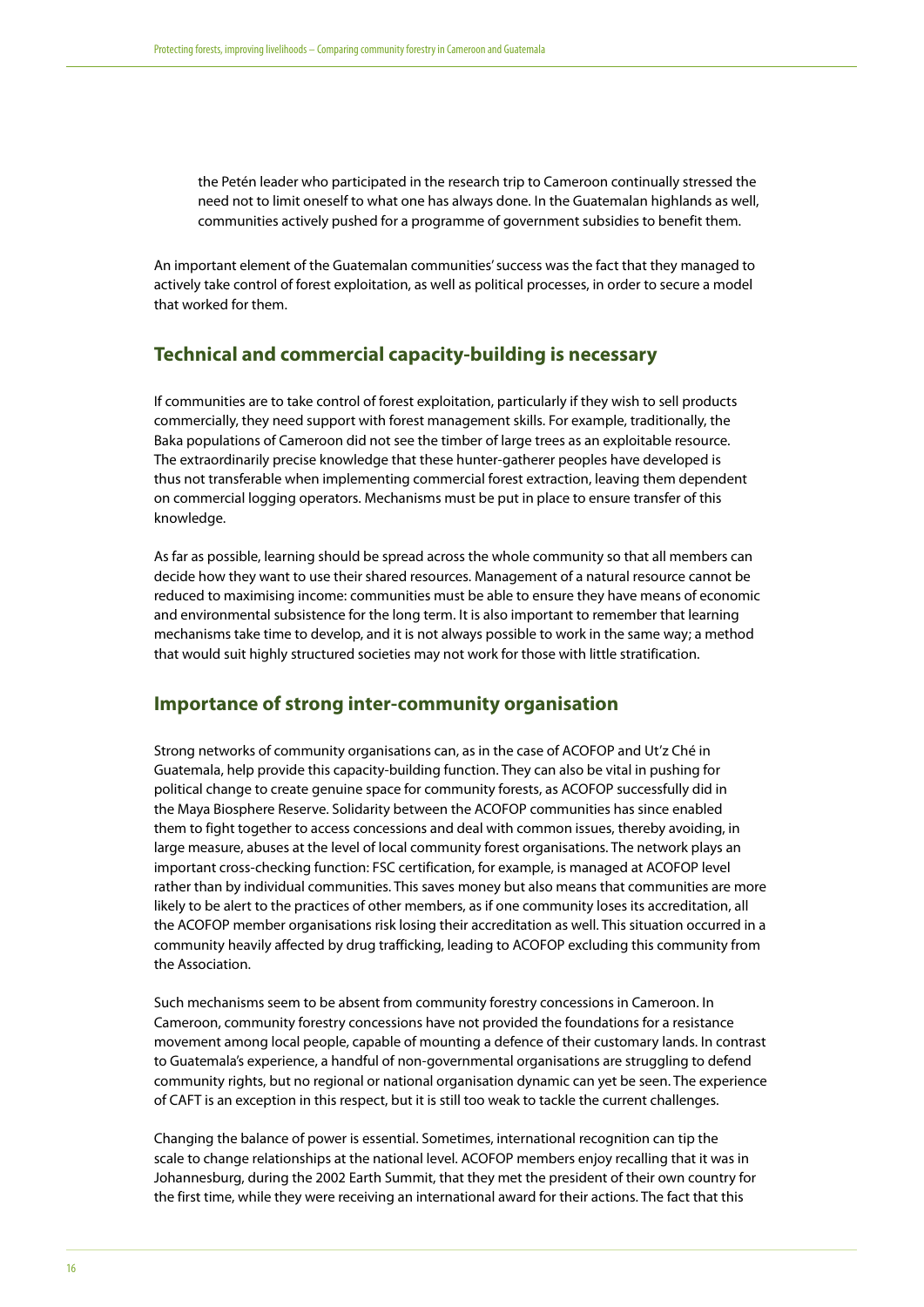first meeting took place on another continent is no coincidence: social relationships in Guatemala do not easily allow such dialogue. ACOFOP's leaders were then able to keep these top-level contacts, in order to effectively strengthen their own practices and be accepted in different sectors of Guatemalan society.

# **Importance of flexibility and building on existing community institutions**

In order to allow the development of strong community organisations, there must be sufficient flexibility and community engagement in the formal legal framework. A regulatory framework that does not take account of pre-existing forms of organisation and resource management will only benefit two types of rights-holders: the state and individuals. It rules out all collective forms of social organisation that enable land management at intermediate levels. The consequences are significant: community forests are subject to increased competition between individuals, between large families from the same village, and between villages. Above all wealthy and political players are in the best position to appropriate forest revenues. This is what happened in Cameroon.

To avoid this, firstly, a framework for community forests should build upon pre-existing forms of organisation and resource management developed by local communities, rather than attempting to replace them as in Cameroon. Legal frameworks for community forests rarely incorporate the complexity and diversity of communities' local management systems. Yet these management systems persist, and in many cases are optimal at protecting the environment because the forests are so central to the communities' culture and survival.

Secondly, a legal framework should also allow enough flexibility to allow communities to adapt their management rules over time. As new production systems are brought into forest areas by powerful players, the way forests are managed is changes dramatically, and old methods of community governance become unusable. Local organisational structures for managing forest resources need time and space to adapt to this shifting context.

Devising a successful policy will require numerous exchanges and adjustments between communities and the state. Communities must be allowed to reflect on their resource governance practices and come up with proposals for how to move forward. All of this takes time and commitment from the state.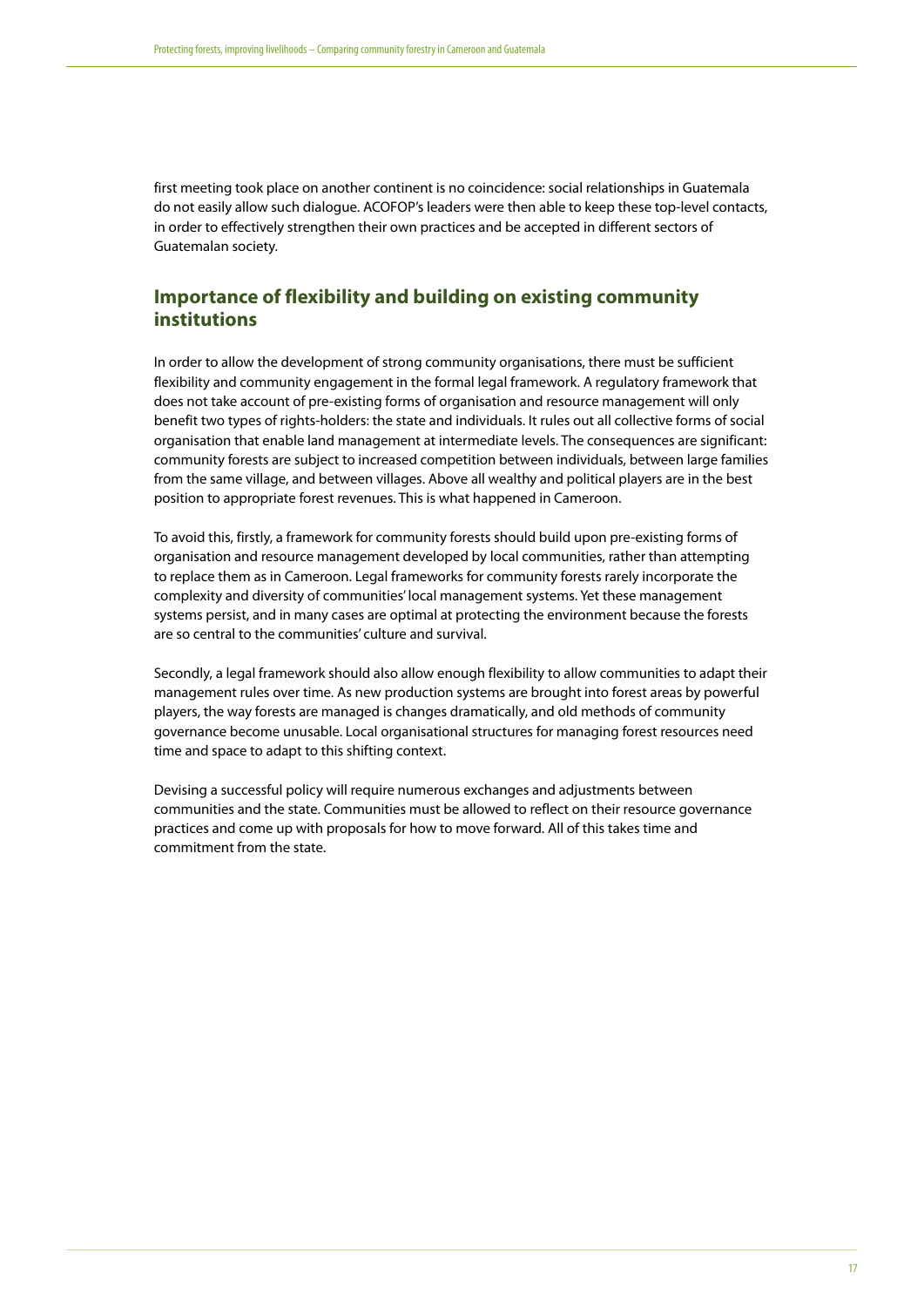# <span id="page-17-0"></span>**5 Conclusion**

In both Guatemala and Cameroon, large political and financial actors are increasingly taking control of natural resources. Dispossession and exclusion are therefore permanent threats to local communities, and the forests they have protected for generations. Whether you are interested in defending the rights of communities or preserving the major expanses of tropical and equatorial forest, the answer is still the same: partnerships must be built from the local to the global scale and with stakeholders from across society (peasant, indigenous, rural, urban, etc.). With an issue such as forest protection which eventually affects us all, one of the main challenges is how to create long-term processes that promote change. There will not be one single answer that works for all, but learning from the experiences of others is an absolute necessity.

**Cameroonian Baka woman outside a traditional dwelling.**

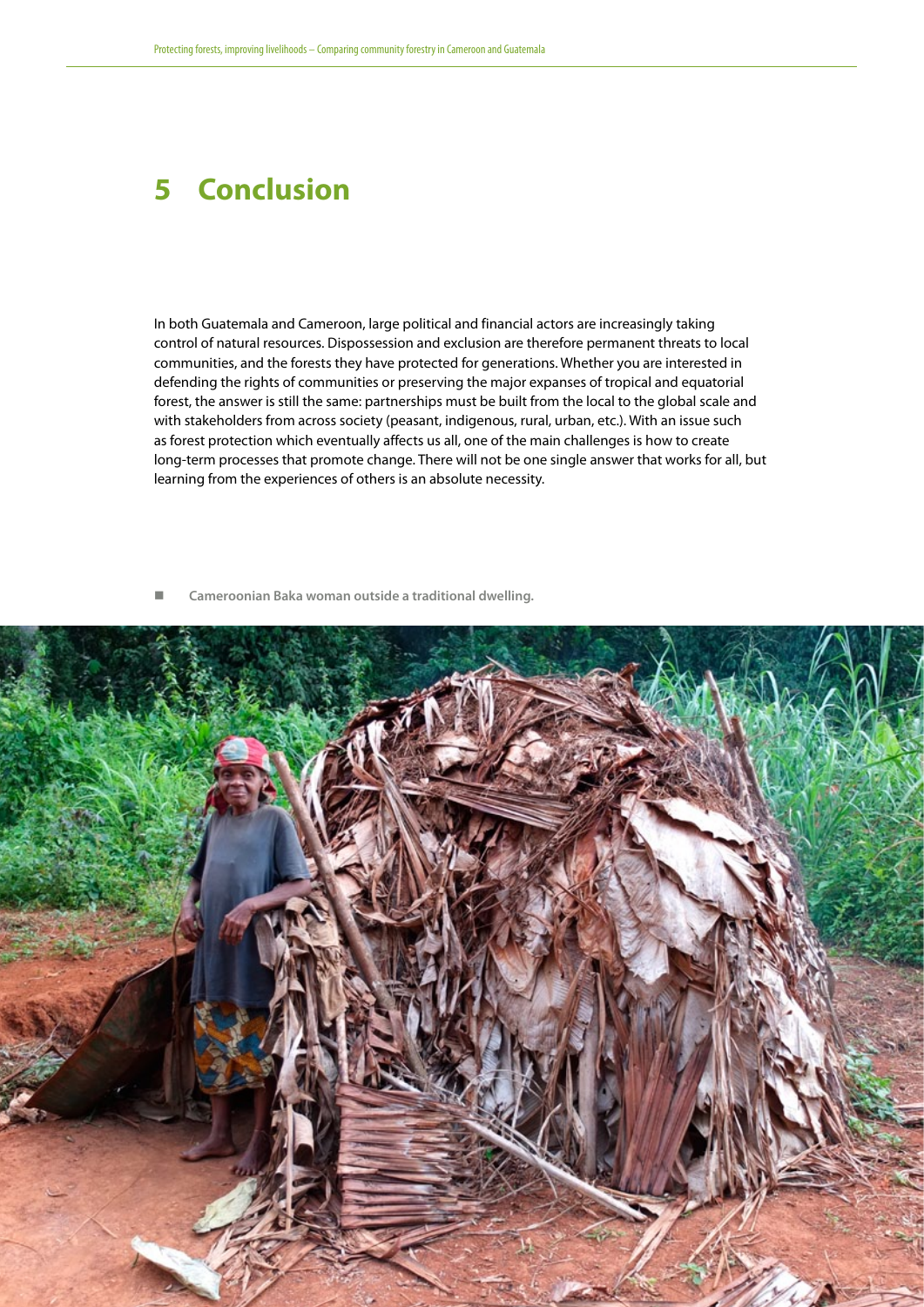# <span id="page-18-0"></span>**6 Bibliography**

**Dionisio, Sergio**. *Reconocer sistemas de gestión de derechos colectivos sobre la tierra y los recursos naturales dentro de contextos legales diferentes, con el fin de pensar estrategias innovadoras adaptadas a cada contexto.* AGTER, June 2013. 10 p.

**Girón, Juan Ramón**. *Organización comunitaria y acción colectiva. ¿Cómo crear o reforzar capacidades para la gobernanza colectiva de los recursos comunes? AGTER, October 2013. 11 p.*

**Merlet, Pierre**. *La gobernanza de los bosques en Guatemala. AGTER, Ut'z Ché, ACOFOP. 2013. 95 p.*

**Fraticelli, Marta et al**. *La gouvernance des forêts au Cameroun. AGTER. 132 p.*